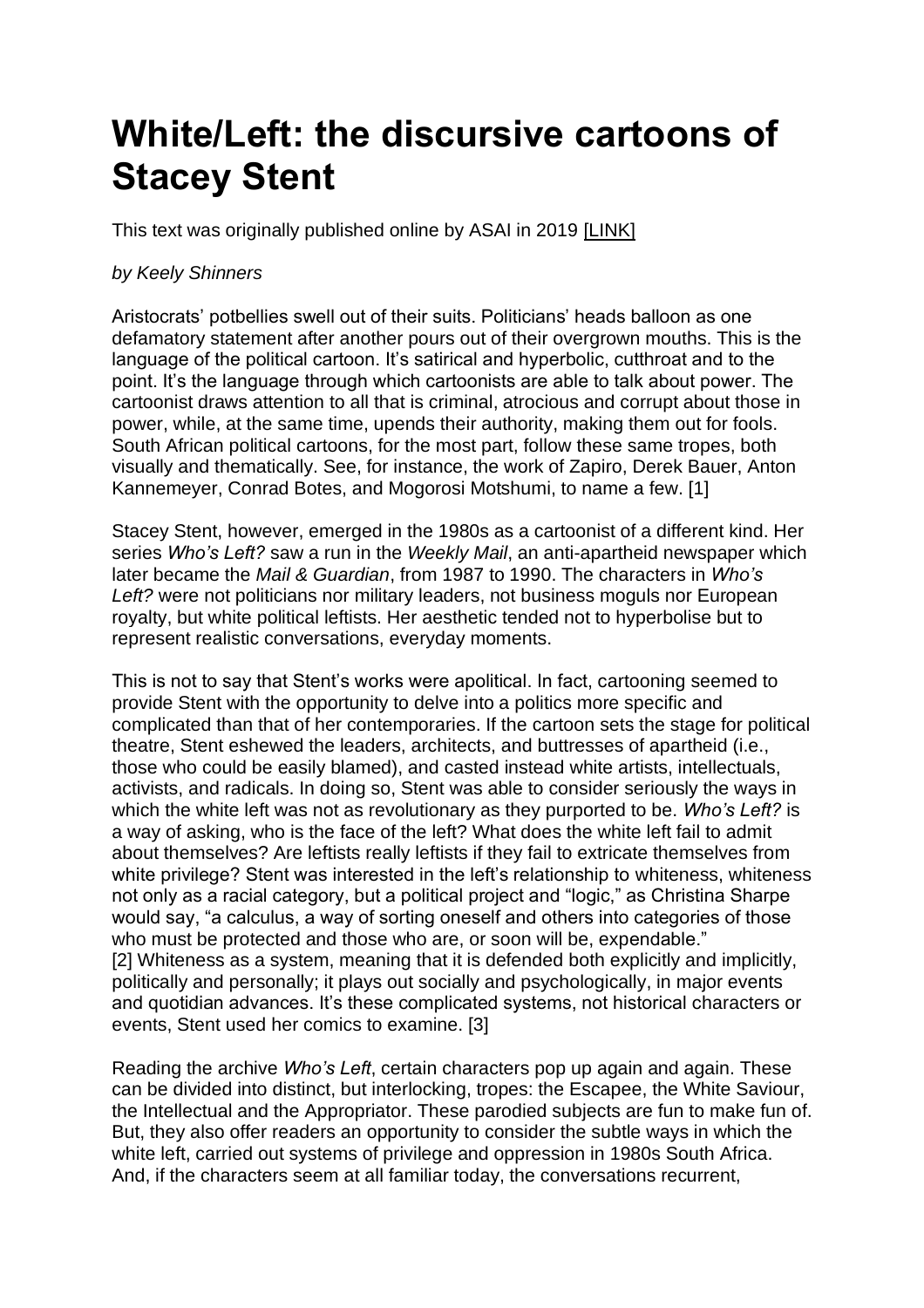perhaps *Who's Left?* can be read as a critical engagement with the contemporary moment as well.

# The Escapee

In the late 1980s, against the backdrop of state-sanctioned incarceration, surveillance and murder, many white people—who might not have supported the NP, but neither did they engage in resistance movements—decided to flee. Not necessarily because they were rendered vulnerable by the state of emergency although many who publicly opposed the apartheid regime were forced into exile but because "things were starting to get to them," or so it says in this comic by Stent from 1987:



*Reagan*, 1987. Courtesy: ASAI

For this couple, the question of escape is not a matter of freedom, or of safety, but of comfort, as simple and flippant as painting one's nails. They want to escape because they can. Not only are they wealthy—Stent ornaments them in heels and lipstick, black pants and tie—but because of colonialism and its afterlives, their whiteness affords them mobility. There is a wealth of English-speaking countries for them to choose from, from England to Nigeria, Australia to Zimbabwe. These escapees see a world primed to accommodate them, and yet, as they run through a Goldilocksesque inventory of excuses, not accommodating enough. Specifically, there is an anxiety around the passport against the backdrop of sanctions that made it difficult for South Africans to travel and immigrate. The escapees feel slighted that their whiteness does not afford them the same privileges it does white people in the socalled First World, with America at its zenith. Specifically, they idolise Reagan's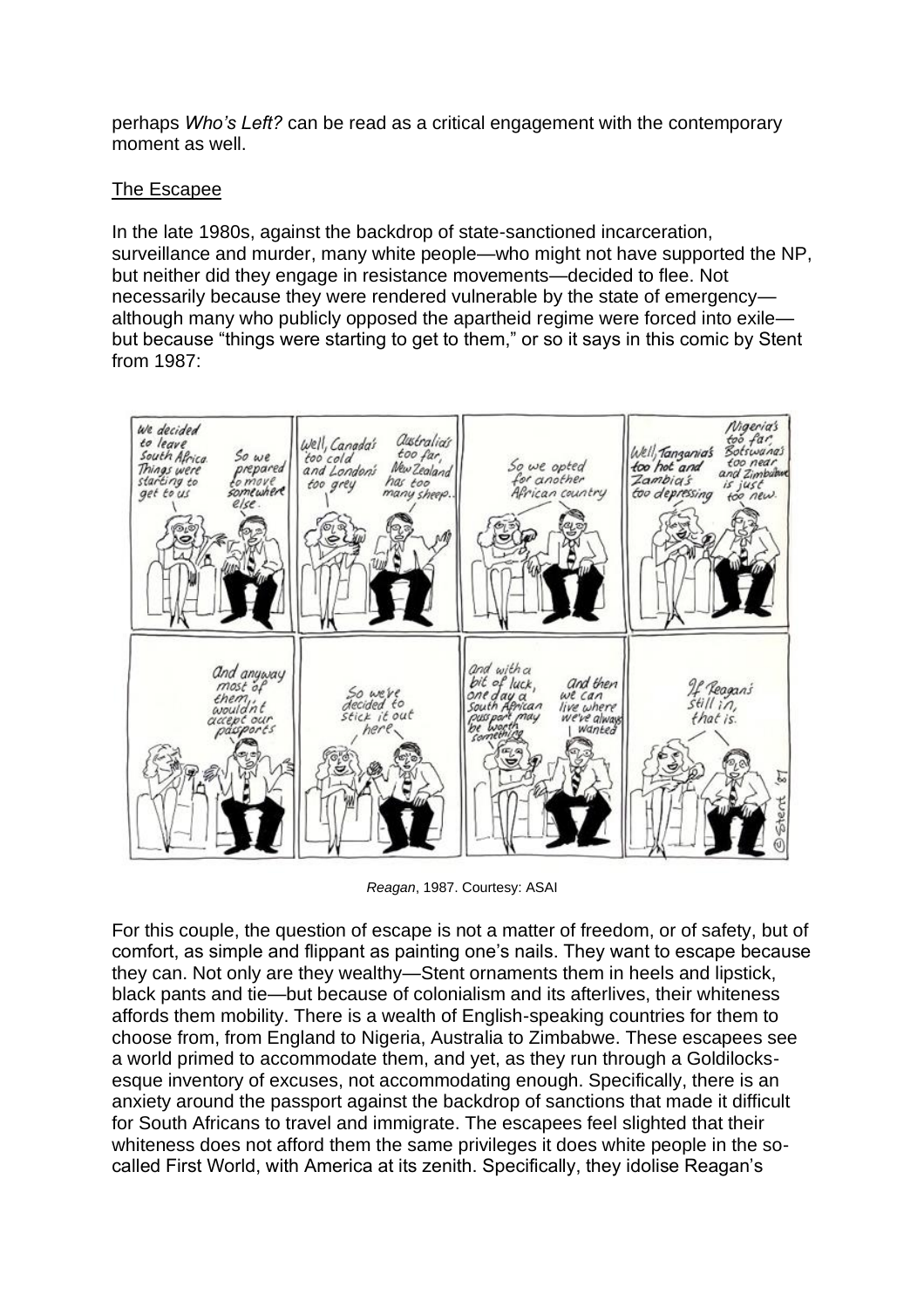America, where conservative policies allowed white capitalism to flourish. Here, the escapee is someone who refuses to cope with a political situation in which whiteness and white power is called into question. To maintain their privileged status, the escapee moves—or at least fantasizes about moving—to a place where they will benefit structurally from their whiteness, choosing to remain ignorant [4] and unengaged in resistance and, if their escape is successful, avoid it altogether.

The desire for escape is found not only amongst conservatives, but white people who consider themselves anti-racist as well. Stent critiques the liberal escapee in this cartoon, also from 1987:



*Coping with London*, 1987. Courtesy: ASAI

Here, a white man laments the fact of his living in a country marked by inequality and injustice. Liberal enough to dissent against the apartheid state, but not so liberal that he puts his house, car, or job on the line. He is anxious that he doesn't "fit in." He considers himself the victim of a history which has granted him a "warm home in suburbia" while others are trapped in "rain soaked shacks." His politics deem that he align himself with those fighting for freedom, but his whiteness nevertheless allows his body "to move with comfort through space." [5] Unable to assuage his guilt by "doing his bit" and "contributing where he can," he considers his friend's suggestion to escape to London. But, he is not privileged in London. He is worried about becoming "faceless," being made invisible. He is worried about inaccessibility to leisure. He is worried about not having money. In short, he is worried that, if he escapes, those obstacles which make it difficult for those with whom he stands "shoulder to shoulder" to live in the world will befall him. He prefers to live in a country were his privileges are maintained, even as he claims to support the resistance networks that are calling those privileges into question. He is not an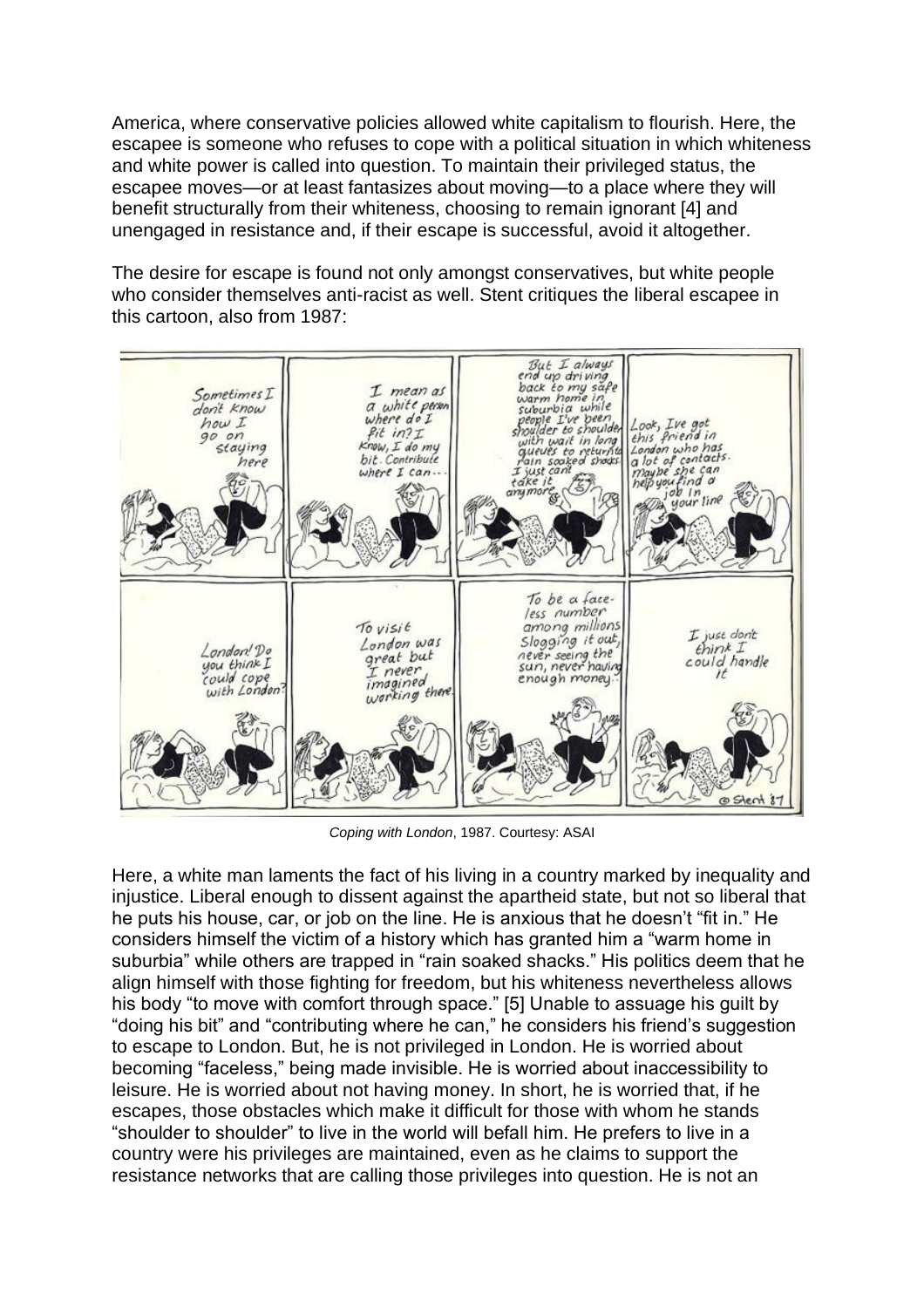escapee the way his Reagan-loving counterparts are escapees, but he is an escapee in the sense that he is an escapist, as in, afraid to accept reality, and the reality is this: it is because of histories of displacement and exploitation of those very people with whom he stands "shoulder to shoulder" that he is afforded the luxury of his house, his job, his car. Perhaps this is why he feels so guilty. Perhaps this is why this escapee knows that escape will not absolve him, because it would remind him too much of the ways in which he remains tethered to apartheid, whether he likes it or not, as a beneficiary of its historical, geographic, economic and psychological implications. His friend, who rolls her eyes and slowly dissolves into her pillows, has probably heard lamentations of this kind before. Although she does not debate him openly, Stent nevertheless imbues discomfort in her body language, taking a break, for a moment, from a stereotype, and allowing space for a character to be conscious and critical of the problematic.

#### The White Saviour

Whether because of guilt or compassion, politics or pressure, many white people who did not seek escape from social unrest sought instead to do something. Of course, before and after the late 80s, many white people invested their lives in liberation movements and fought alongside resistance organisations. But Stent was interested in critiquing a particular brand of white do-gooder, someone Jordan Flaherty would describe as "a person who has been raised in privilege and taught implicitly or explicitly (or both) that they possess the answers and skills needed to rescue others, no matter the situation." [6] In other words, a white saviour.



*Building Bridges*, 1988. Courtesy: ASAI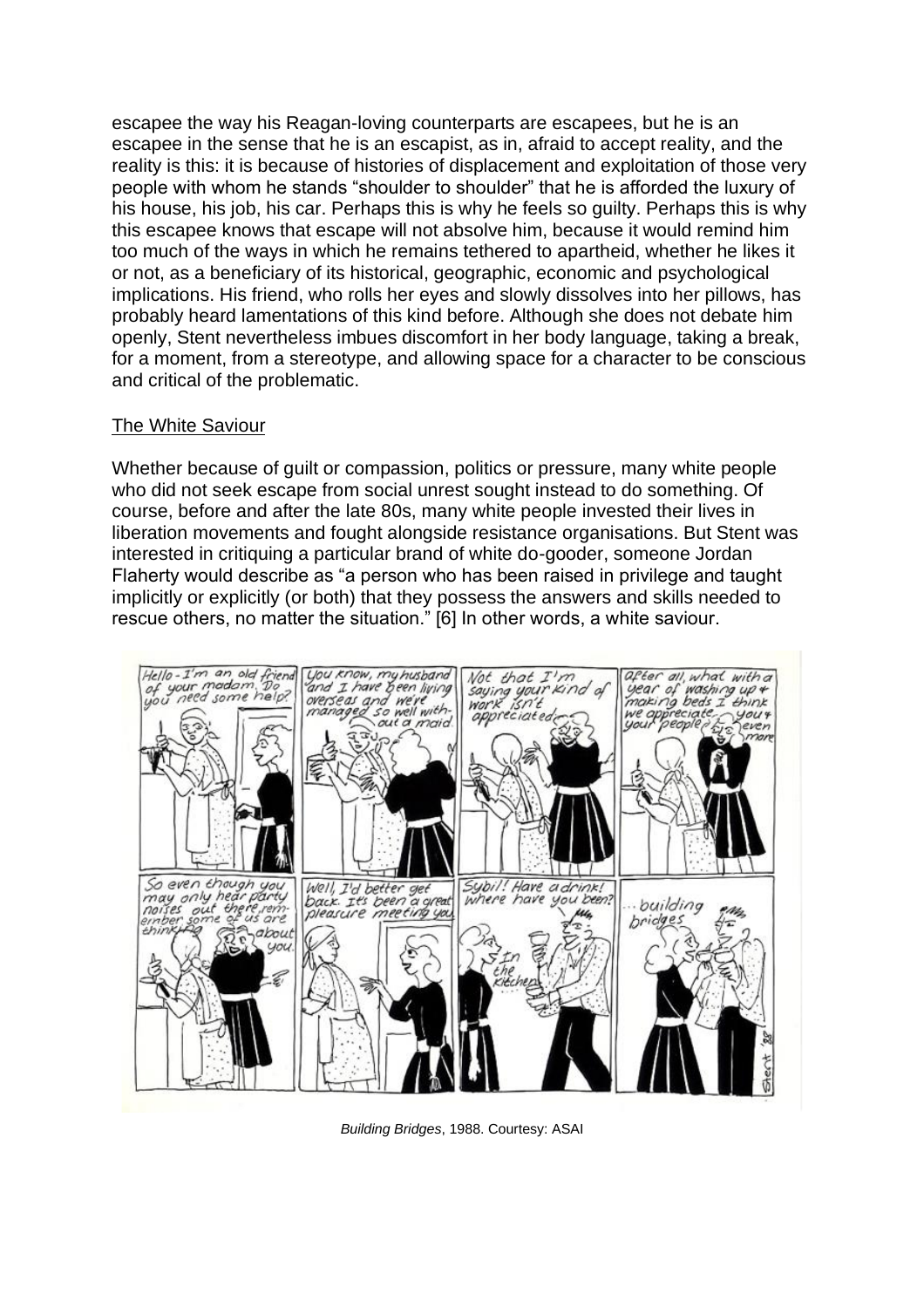This cartoon from 1988 sees a white woman, Sybil, attempting to "help" a nameless domestic worker. But, the encounter ends up revealing more about Sybil's investments in power than her potentially good intentions. In the same breath as, "I'm an old friend of your madam," a condescending reminder of who controls whom in this exchange, Sybil asks, "Do you need some help?" She does not wait for a response, eliminating the possibility for the domestic worker to speak. Sybil talks about how she and her husband "managed so well without a maid" while living overseas. Her aim in saying this might be, at best, an effort at solidarity. But, it's worth noting that the character in question is a white woman, and, as bell hooks writes in *Ain't I a Woman*, white feminism has long suffered from "a narcissism so blinding that [it] will not admit two obvious facts: one, that in a capitalist, racist, imperialist state there is no one social status women share as a collective group and second, that the social status of white women has never been like that of black women and men." [7] Because of the power dynamics at play, Sybil's comment serves primarily as a gaslighting tactic, a way to diminish the value of the domestic worker's labour. Sybil knows this, and, so she backtracks. Trying to protect herself, she adds, "Not that I'm saying your kind of work isn't appreciated…I think we appreciate you and your people even more." What she means by "you and your people" is unclear. You and the domestic workers who work alongside you, who worked before you, who will work after you? You and the community of, primarily, women of colour who keep white homes, white offices, white institutions, and white businesses intact, despite having the fewest rights? From this panel on, Stent portrays the domestic worker faceless, from behind, while Sybil takes centre stage. She goes on to equate a year's worth of cooking and cleaning up after herself with the oppressive and often violent history of domestic labour in South Africa, extricating herself from that history in order to congratulate herself. She leaves the kitchen without giving tangible help of any kind, and without giving the domestic worker a chance to speak. She returns to the party (for which the domestic worker cooked the food, served the drinks, washed the dishes), and toasts her valiant efforts at "building bridges," as if endeavors at inclusivity were a party game. Once again, the white woman has sought the fulfillment of her needs through someone she others. In this case, that need is one for emotional validation. That's the modus operandi of the white saviour. It is "not about justice," as Teju Cole has written. "It is about having a big emotional experience that validates privilege." [8]

Perhaps readers who don't find this comic funny or elucidating could claim that the character is particular to a community of elites who don't know any better, who would act differently if they were educated in histories of oppression. Stent counters this in another cartoon, also from 1988: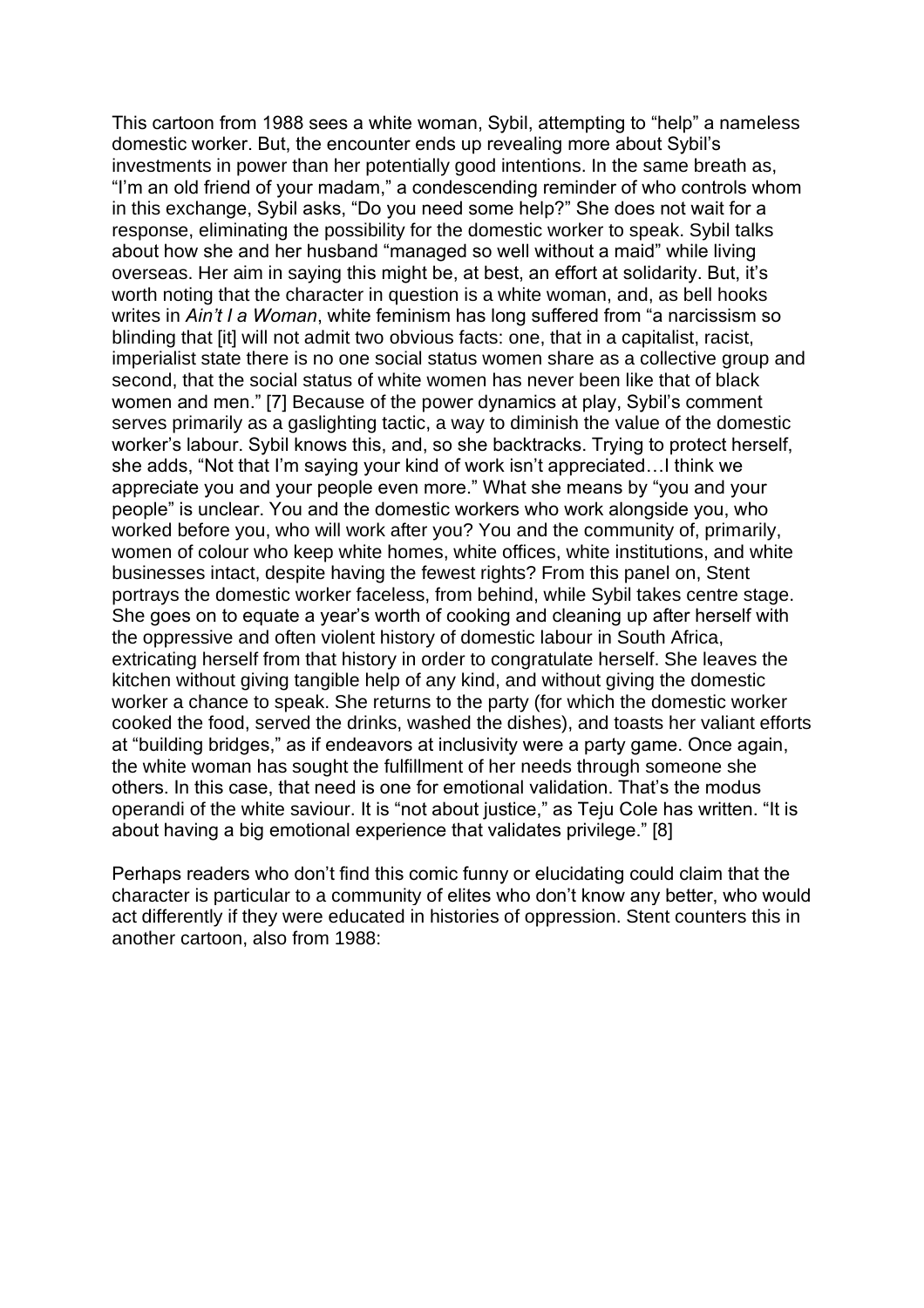

*Theatre Group*, 1988. Courtesy: ASAI

These actors want to create a "theatre of relevance." They want to include the voices of "real live domestic workers" in their conversation. As Flaherty writes, "They are taught that saving others is the burden they must bear." [9] They want to uplift their domestic workers by offering them the opportunity to participate in their world. They want to be clever and compassionate enough to deconstruct the "tools of domestic oppression." In essence, they want to be heroes. And yet, they are reluctant to admit that they are its contributors. One of the actors stumbles uncomfortably over the words, "our own… um… domestic workers," as if embarrassed of the fact that they are an employer, not a revolutionary. When it's revealed that these domestic workers are bemused, if not the least bit offended, that their employers are trying to get them to participate in a play they've written about "the tools of domestic oppression," the actors are "astonished." Rather than take this as an opportunity to engage meaningfully with the women they employ—as in, to listen, to reflect, and to enact change in their homes—the actors become defensive: "We'll show the oppressed we don't need their help." Stent's pun on help/the help is both funny and piercing. These workers, likely black women, no longer serve the white actors' needs, and are thus rendered expendable. The actors do not want to do the hard work of disentangling themselves from whiteness, so that they might actually create a free, participatory space. They want to be saviours. They want to be saviours when, where, and with whom it is convenient for them. They search for ways to claim solidarity with women of colour, only to opt for performative symbols. In order to preserve their whiteness and the privilege it comes with, they avoid, at all costs, admitting their implication in the very systems of race and class they meant to critique.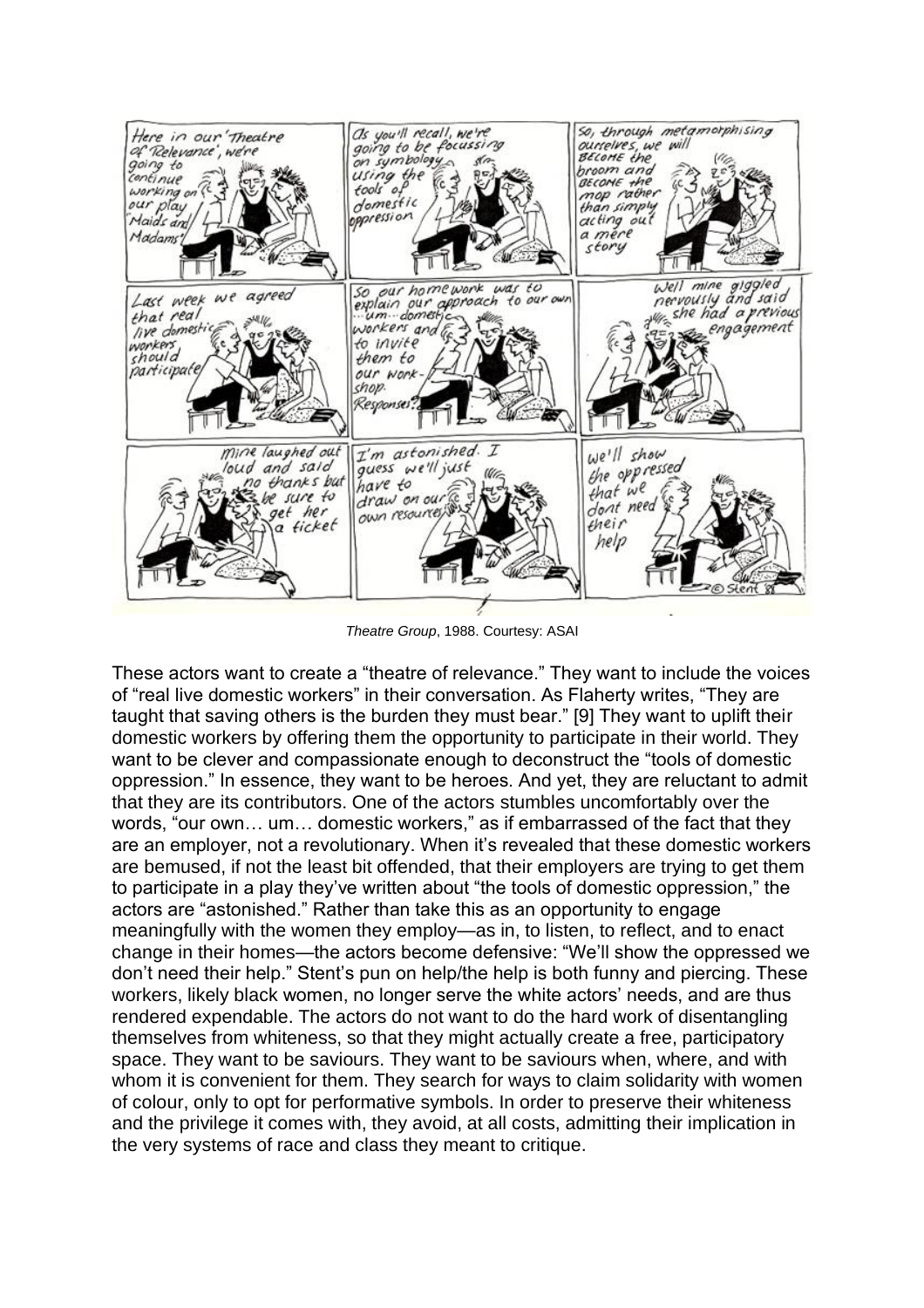## The Intellectual

Like the white saviour, the intellectual sees themselves as exceptional. The intellectual is educated, liberal, radical even. They are informed; that means they couldn't *possibly* be racist. They might go as far as to consider themselves experts on racism, experts on diversity, experts on the struggles of the marginalised. They may claim to know more, in fact, than the marginalised themselves, as if lived experience or personal testimony paled in comparison to what they may have learned at their elite universities. And yet, the intellectual obfuscates the fact that they continue to benefit from whiteness. Consider this character from a 1988 Stent cartoon:



*3rd World*, 1988. Courtesy: ASAI

When asked if the intellectual is politically involved, he responds "Naaah—I don't go to those things." The intellectual, for starters, has the luxury to choose whether or not to become involved in politics. In this case, "politics" means the Group Areas Act the apartheid government's way of systematically displacing black and brown people from their homes and moving them into poorer areas, farther away and with less resources than areas in and around the city centre. When his friend guilt-trips him for being neither involved nor informed, the intellectual becomes defensive. "I handle it in my own way," he says, addressing a problem of image rather than a problem of character. When challenged again, he answers ambiguously, "When I want to integrate, I integrate!" The intellectual makes a social problem an individual problem, and claims to solve the problem individually, thus proving his innocence. "Conversations about racism are very hard to have when white people become defensive about racism," as Ahmed would say. "Those conversations end up being about those defences rather than about racism." [10] The intellectual goes on to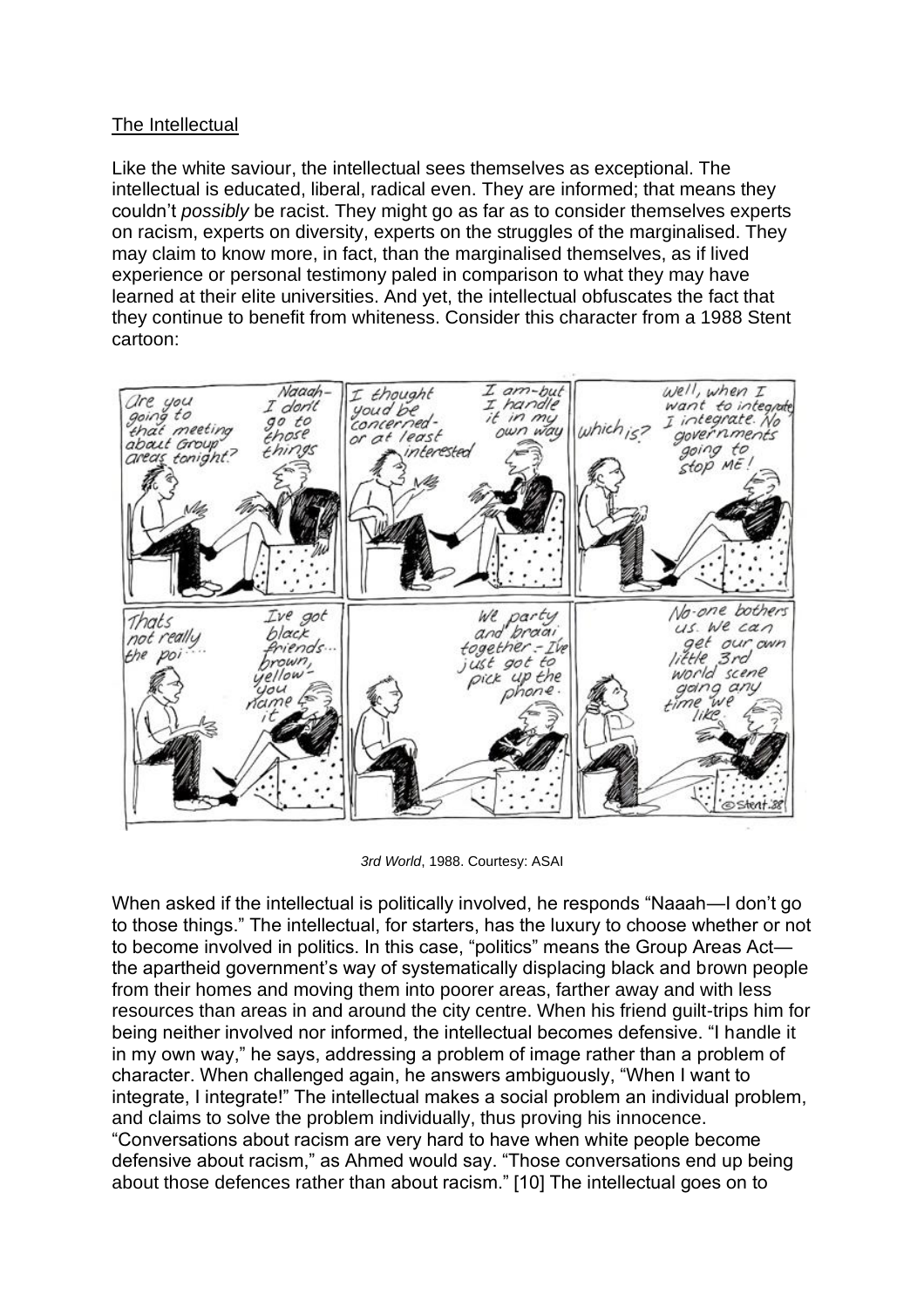posture his supposedly diverse group of friends. But, the way he talks about them nameless, racialised—leads the reader to conclude that his aim in having "black friends, brown, yellow… [over to] party and braai together" is not to create a safe, temporarily liberatory space for marginalised folks. Rather, he justifies his whiteness and lack of activism by surrounding himself with tokens, through which he can congratulate himself. The intellectual ends his argument with a flippant comment about how he and his friends "can get our own little 3rd world scene going any time we like," proving that the intellectual sees diverse communities and inclusive connections as more of a fetish than a radical act.

Interestingly, another encounter with the intellectual in Stent's work follows the same format and assumes the same visual cues. In a conversation between two white men, one decides to dominate the conversation on race, and uses it as an excuse to show off how progressive he is:



*Raised by Working Class*, 1988. Courtesy: ASAI

This intellectual speaks the language of resistance—he understands "the trappings of racism and sexism," identifies the value of working class solidarity—but fails, miserably so, to account for his own privilege. For instance, he sees the fact that his parents hired a "black surrogate mother" to raise him not as a reflection of his elite status, but as a ticket to understanding the "working class." Furthermore, he manages to call out racism and sexism in England while failing to identify how racism and sexism were perpetuated by his own upbringing, and how he continues to perpetuate racism and sexism in his own home. Martha is a woman objectified in his eyes, who serves whatever function he needs: first, mother; then, peer; then, employee. Although this conversation takes place in a different industry from the art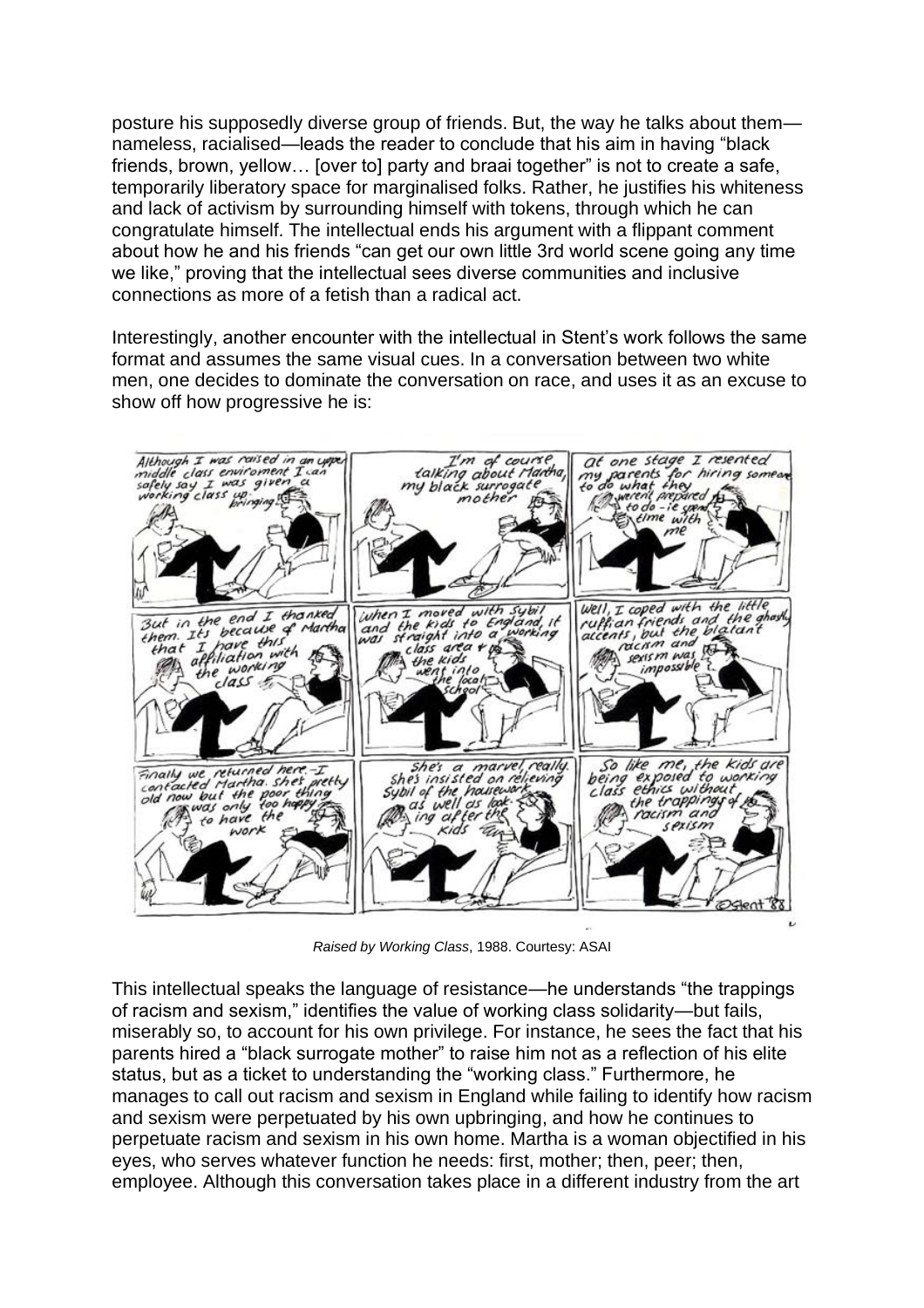world, and a different corner of the world from New York, the intellectual is reminiscent of this critique on "White Aesthetics" from "The Whitney Biennial for Angry Women" by Eunsong Kim and Maya Isabella Mackrandilal:

critical language—which is meant to articulate everything that is not said, to reveal the threads of systemic inequality—is co-opted by an inane buzzword pastiche… The titillation of a brush with the radical—a safari of political rebellion—without the nuisance of actually addressing systems of power or challenging the status quo. All the trappings, none of the substance. [11]

The intellectual has co-opted radical, critical language to make himself look good. In reality, he upholds the very "trappings" of classism, racism and sexism he so vehemently claims to avoid. A quote by James Baldwin comes to mind: "[White people] are in effect still trapped in a history which they do not understand, and until they understand it, they cannot be released from it." [12] No matter the amount of intellectualising he achieves, his decision is such that his children will replicate the same systems of oppression under which we was raised. Until the history of whiteness is brought seriously into consideration, their generation and the generation after them will inherit all the trappings, and none of the substance.

### The Appropriator

The escapee sees resistance movements as a threat. The white saviour sees resistance movements as opportunities to anoint themselves. The intellectual sees resistance movements as objects for study and debate. The appropriator, on the other hand, sees resistance movements as commodities. This 1987 Stent cartoon illustrates how white individuals and institutions try to co-opt diversity efforts for their own social gain: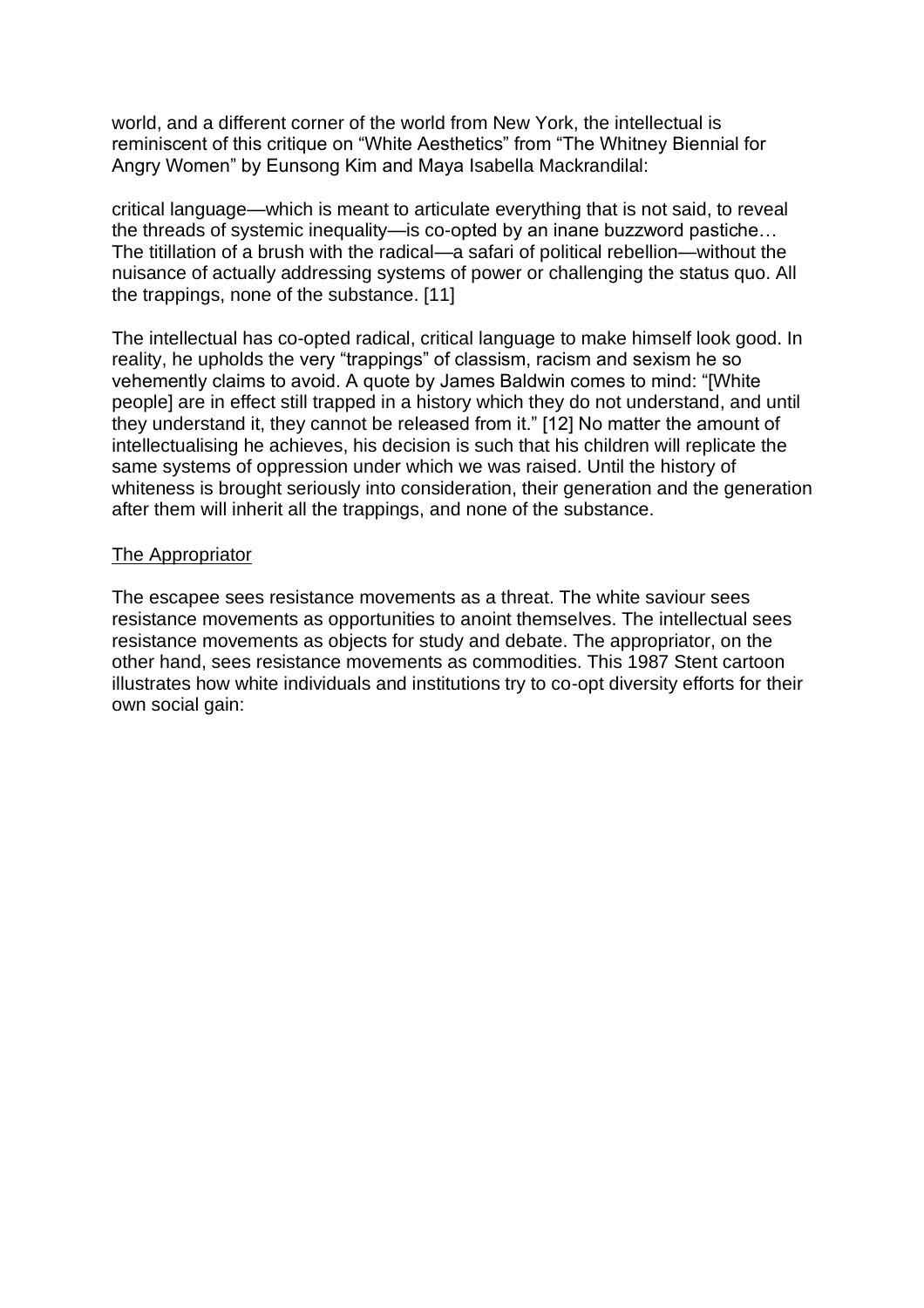

*Pam from SPIT*, 1987. Courtesy: ASAI

In this cartoon, Pam seems to be concerned about the lack of diversity in a seminar she and her organisation are planning. She calls her friend, who is presumably an activist with the UDF, for help in amending her diversity problem. But as much as Pam tries to sell her event as "terribly relevant" and "open to everyone," it is clear that she is only interested in including black people to make her organisation look good, or what Sara Ahmed would call "diversity as *institutional polishing*: a way of polishing the furniture so it can reflect back a good shiny version of the organisation." [13] For starters, Pam has to ask one of her "in touch" white friends if she knows any black people who might be interested, revealing the probability that black people do not figure into Pam's own life whatsoever. She says, "*We* want it to be totally representative," evidence that "SPIT" is made up—if not exclusively, then majorly by other white people. She ends the conversation by asking, "Do you think we can borrow some of your blacks?" The punchline is meant to be funny, if not a bit discomforting. A deeper reading, however, reveals the subtle ways in which white organisations preserve their whiteness, even as they claim to be diversifying. Pam uses the word "borrow," signalling the fact that her organisation is invested more in images and statistics than ongoing, institutional change. She invokes the "we," again, and refers to "your blacks," indicating both that she objectifies black people and assumes a sort of archaic ownership that Mavis has over her colleagues/comrades. This is how the appropriator operates. They want to "borrow" black faces to preserve their image, while keeping their institutions and organisations under white leadership and control.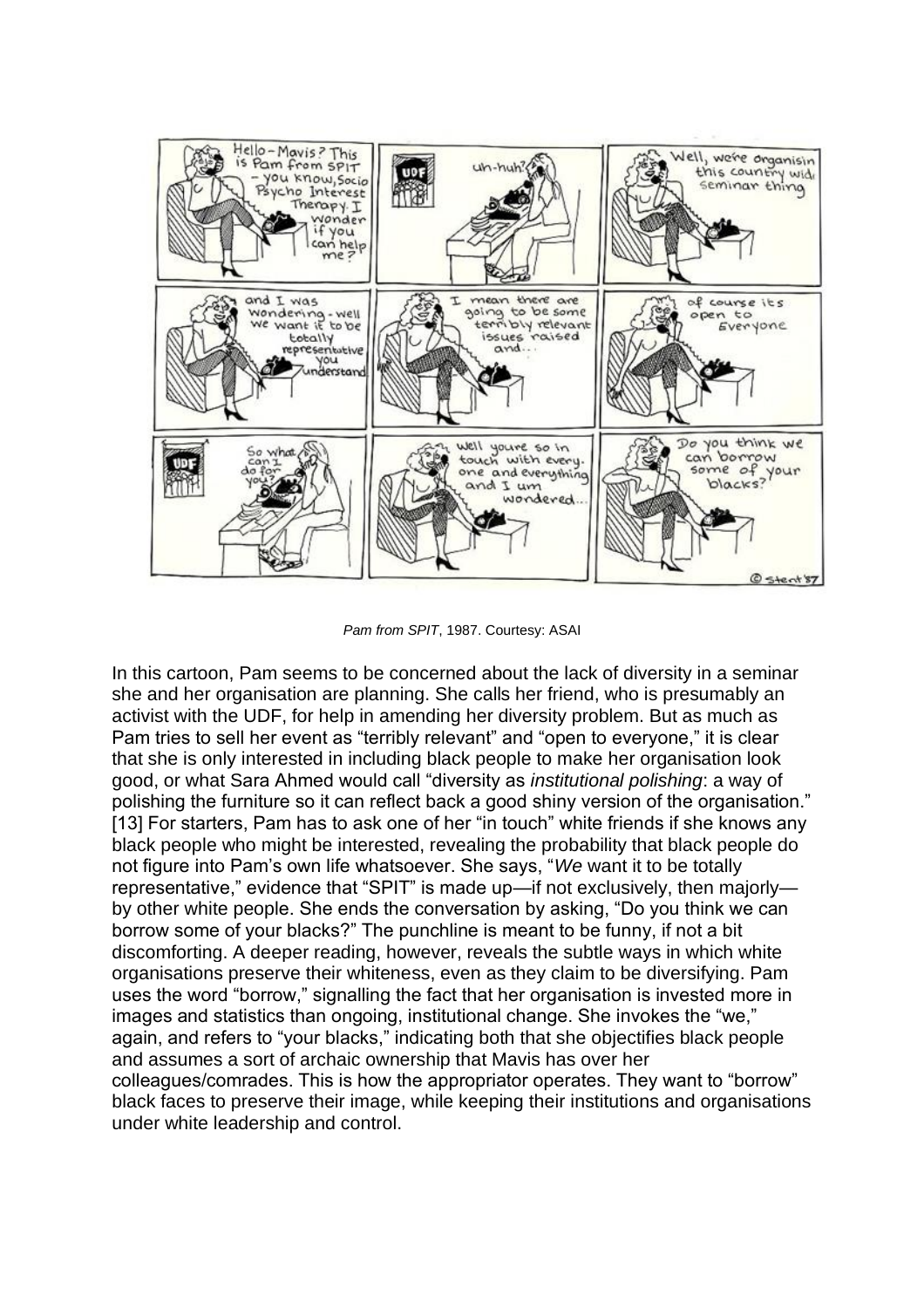Often, the appropriator is interested in more than cachet. Sometimes, the appropriator actually makes money off the labour and activism of marginalised others, as this artist does in a Stent cartoon from 1987:



*Art Exhibition*, 1987. Courtesy: ASAI

This artist talks a big game about an art practice that is proletarian—"by the people for the people"—and inclusive—"all races working together" art exhibition. He plans to "snatch art out of the hands of the elite," and in the art world, "elite" is usually synonymous with white-dominated. The artist knows how important a participatory, collaborative exhibition like this would be, calling it "the seminal exhibition of African art." But, in the end, it's the white artist who will reap its rewards. Appropriating the "people's" work as his own, he expects to make money off the labour of others, and take credit for pioneering this new age of African art at his "retrospective" in New York, reproducing an already-whitewashed art world. This appropriator not only makes the voices, names, bodies, and labour of those who actually created the artwork disappear, he feels entitled to doing so. That's because, in the words of Zoe Samudzi, "whiteness demands control over defining non-whiteness, cultural productions circulate at the expense of the peoples to whom they belong." [14] In other words, the appropriator maintains the authority of whiteness by claiming ownership over what marginalised others produce.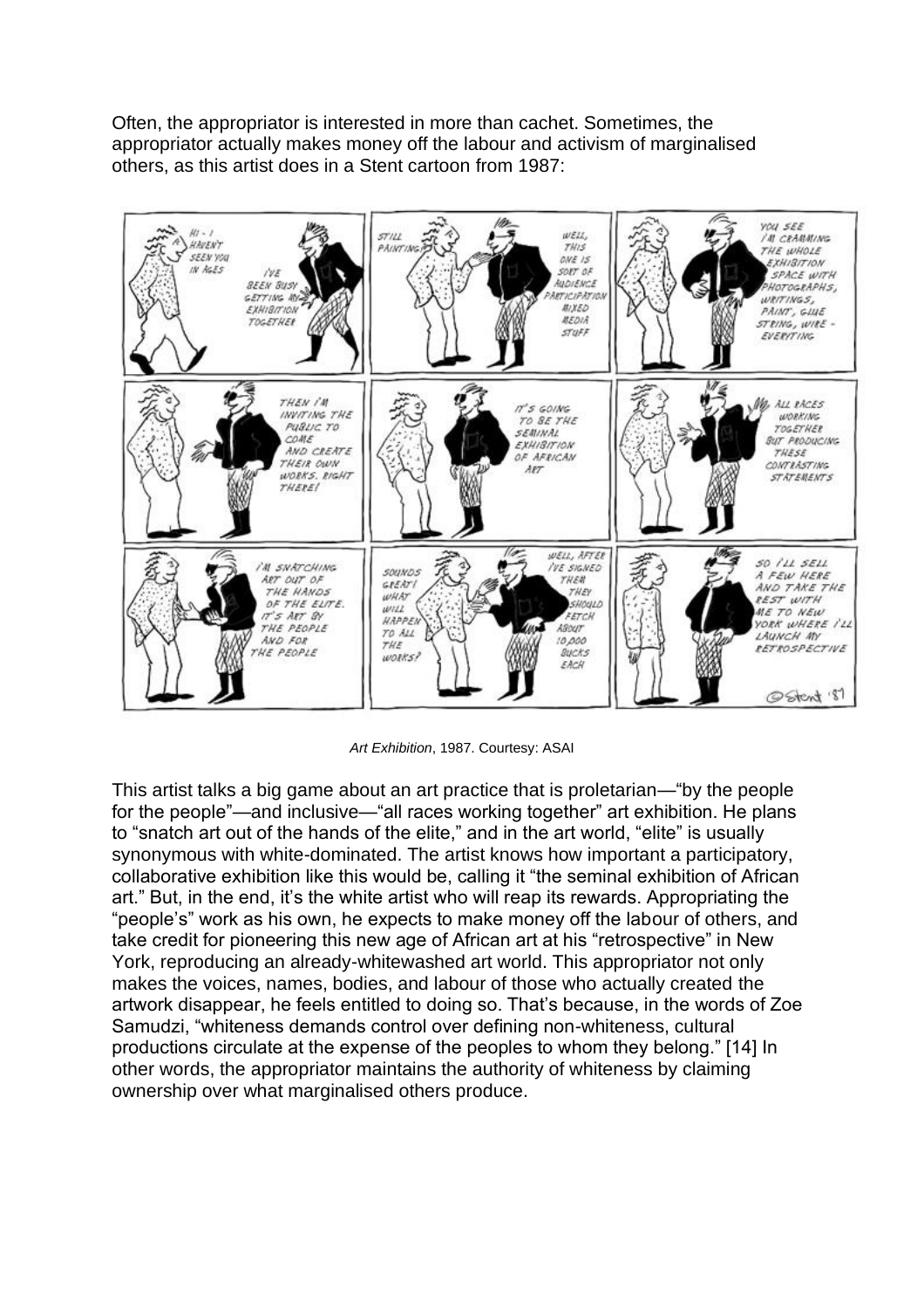#### Why the political cartoon?

When considered seriously, Stacey Stent's political cartoons draw attention to the complex networks of power in which we are all entangled. This ethos was unique amongst other political cartoonists of the era, but not necessarily within the fine arts, in which Stent had studied and worked. (Artists who engaged self-critically with whiteness in the late 80s, like Jane Alexander, Marlene Dumas, William Kentridge, Penny Siopis, and Sue Williamson are just a fraction that come to mind.) Why did Stent choose cartooning, then? For starters, the form of the comic strip allows for a different kind of engagement with the viewer than a still image or sculpture. Multiple panels give Stent a chance to comb through a problem or flesh out a character. The comic strip leaves a lot of space, literally, for text. Much of Stent's work hinges on text. She chooses, again and again, to keep the drawings simple, so that the text, albeit with a joky tone, explores the complexities of power, relationships, and discourse. Stent's minimalist figures and mise-en-scènes also imbue the work with a certain amount of relatability. Many viewers might recognise these characters from their own life; many viewers might recognise these characters in aspects of themselves. The accessibility and reproducibility of a comic strip in a newspaper rather than, say, a painting in a gallery—further characterises the importance of relatability in Stent's work, and allows her to capture a wider audience. A political cartoon is also easier to read, easier to understand, and easier to disseminate than academic texts on racial consciousness.

On the other hand, a political cartoon, unless it sparks an inordinate amount of controversy, is an ephemeral thing, something a reader chuckles at once and then forgets about. It's also important to remember that *Who's Left?* was published in the *Weekly Mail* in the late 80s, meaning, the majority of its readers were Englishspeaking, liberal, educated, and white. Is self-criticality fostered amongst this readership, or do viewers begin to regard Stent's work from an ironic distance? "Irony regarding racial supremacist politics requires the distance from the scene that race affords," Chris Taylor says. "[I]t requires, in other words, being properly white." [15]

Still, I think, Stent's cartoons offer viewers valuable opportunities to pause, to selfreflect, to self-criticise. It's possible that Stent's cartoons might make their viewers feel guilty, and guilt often causes people to scapegoat and shut down. Others, however, may take that anxious feeling as a jumping off point towards restorative and reparative practices. Many viewers might still connect to Stent's cartoons, even twenty years later after they were created. Their relevance goes to show that major political shifts and social upheavals do not necessarily fix historical, systemic problems and long-held cultural attitudes. At this stage, Baldwin comes back to mind: "[White people] are in effect still trapped in a history which they do not understand, and until they understand it, they cannot be released from it." [16]

*Keely Shinners is a writer currently working on their Master's degree at the University of Cape Town, South Africa. Their work is featured in peer reviewed journals such as* James Baldwin Review *and* Safundi*, and the magazines* ArtThrob*,* Mask*,* Flaunt*, and* Autre*.*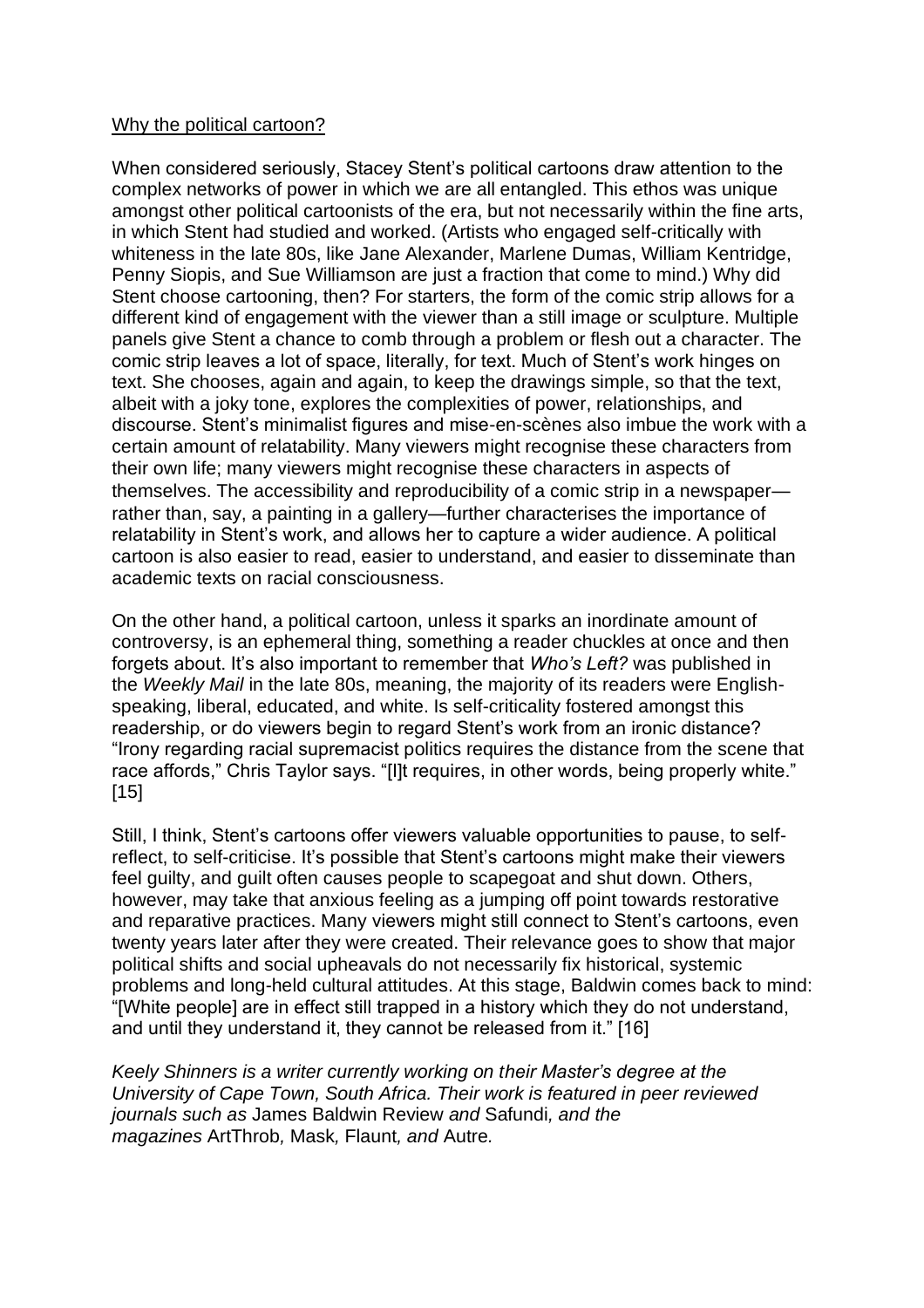# **Notes**

[1] This is a small selection of political cartoonists working in late 80s, early 90s South Africa, and by far an incomprehensive list. For more information on South African cartoonists, the author recommends the scholarship of Peter Vale, Andy Mason, and Su Opperman.

[2] Sharpe, Christina. "Lose Your Kin." *The New Inquiry*. Accessed July 30, 2019. https://thenewinquiry.com/lose-your-kin/

[3] I do not mean to suggest that South African history has operated under a strict system where white and black were terms understood homogenously, nor that they were the only racial classifications present before, during or after apartheid. But, for the purposes of this essay, I invoke "white people" both in relation to the apartheid classification system and a longer, broader history of public policy and private prejudice which has led to an unequal distribution of power and capital where white people have benefited. I invoke "black people" in the Steve Biko sense, "as those who are by law or tradition politically, economically and socially discriminated against as a group in the South African society and identifying themselves as a unit in the struggle towards the realization of their aspirations." See Biko, Stephen. "The Definition Of Black Consciousness." *South African History Online*. Original text published for a SASO Leadership Training Course December 1971. Accessed July 30, 2019. [https://www.sahistory.org.za/archive/definition-black-consciousness-bantu](https://www.sahistory.org.za/archive/definition-black-consciousness-bantu-stephen-biko-december-1971-south-africa)[stephen-biko-december-1971-south-africa](https://www.sahistory.org.za/archive/definition-black-consciousness-bantu-stephen-biko-december-1971-south-africa)

[4] Mills, Charles. "White Ignorance," in *Race and Epistemologies of Ignorance,* ed. Shannon Sullivan and Nancy Tuana (New York: State University of New York Press, 2007): 13.

[5] Ahmed, "A phenomenology of whiteness," 159.

[6] Flaherty, Jordan. *No More Heroes: Grassroots Challenges to the Savior Mentality* (Chicago: AK Press, 2016).

[7] hooks, bell. *Ain't I a Woman: Black Women and Feminism* (London: Routledge, 2014).

[8] Cole, Teju. "The White-Savior Industrial Complex." *The Atlantic*. Accessed 30 July 2019. https://www.theatlantic.com/international/archive/2012/03/the-whitesavior-industrial-complex/254843/

[9] Flaherty, *No More Heroes.*

[10] Ahmed, Sara. "Against Students." *The New Inquiry*. Accessed July 30, 2019. https://thenewinquiry.com/against-students/

[11] Kim, Eunsong and Maya Isabella Mackrandilal. "The Whitney Biennial for Angry Women." *The New Inquiry*. Accessed July 30, 2019. https://thenewinquiry.com/thewhitney-biennial-for-angry-women/

[12] Baldwin, James. "Letter from a Region in my Mind," in *The Fire Next Tim*e (New York: Dial Press, 1963).

[13] Ahmed, Sara. "Damage Limitation." *Feminist Killjoys*. Accessed July 30, 2019. <https://feministkilljoys.com/2019/02/15/damage-limitation/>

[14] Samudzi, Zoe. "Who Are You and What Do You Really Know? Gaslighting and Dolezalean logic." *The New Inquiry*. Accessed July 30, 2019.

https://thenewinquiry.com/who-are-you-and-what-you-really-know/

[15] Taylor, Chris. "Whiteness Supreme: Towson University and Liberal Ironists." *Of C.L.R. James*. Accessed July 30, 2019.